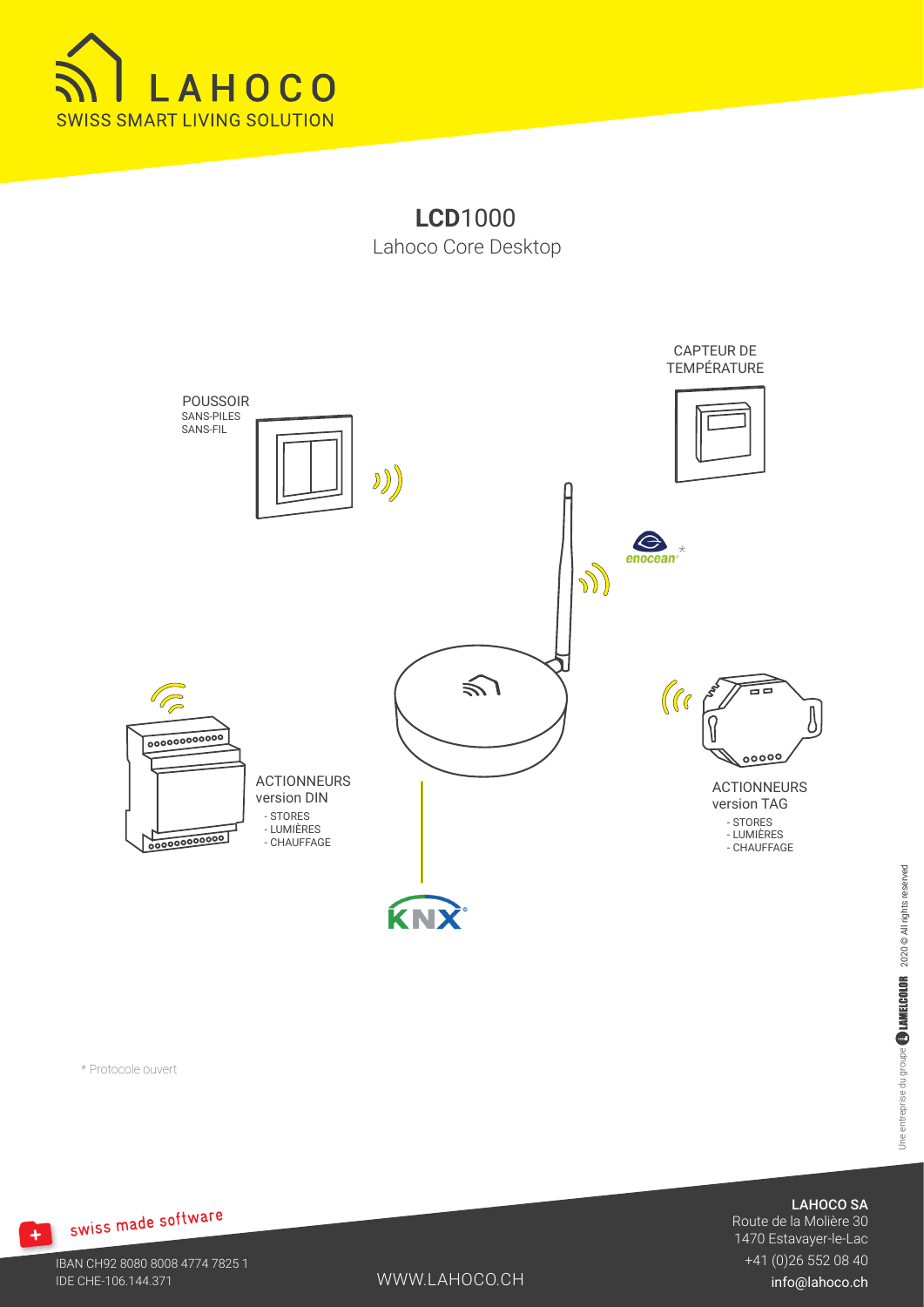

### **LCD**1000 Product datasheet

### ■ **Description**

The *Lahoco Core Desktop 1000* (**LCD**1000) is a logical controller designed for running Lahoco Core. The device is aim to be placed inside of the habitat. **LCD**1000 is the most suitable solution for operating Lahoco Air in an existing building, without the need to access the electrical board.

The **LCD**1000 is provided with a 20cm 5dBi EnOcean antenna. Deported antenna with 3m cable lenght available in option (Art. 800000). Power supply included (Art. 671606)

 $\bigodot$ <br>enocea  $R_{NN}$  CE

■ **Dimensions**

### ■ **Commercial information**

- Art. 400001 Lahoco Core Desktop LCD1000 Art. 800000 Antenna with suction cup 868Mhz 5dbi SMA and cable length 3m Art. 671606 Power supply 100-240V AC to 5V 3A DC
- Art. 500001 KNX TCP/IP Interface
- 
- Art. 671018 KNX power supply 640mA



### ■ **Features**

- $\Box$  Build for use with Lahoco Energy and for Lahoco Smart Home
- ☐ Integrated EnOcean Receiver 868 Mhz
- ☐ KNX (Need an optional TCP/IP Interface, Art. 500001)

# 28 mm 141 mm 40 mm 170 mm  $Ø$ 141 mm **AD Trin** 13<br>13 m

### swiss made software

 $+$ 

WWW.LAHOCO.CH 1/2

LAHOCO SA

Route de la Molière 30 1470 Estavayer-le-Lac +41 (0)26 552 08 40

info@lahoco.ch